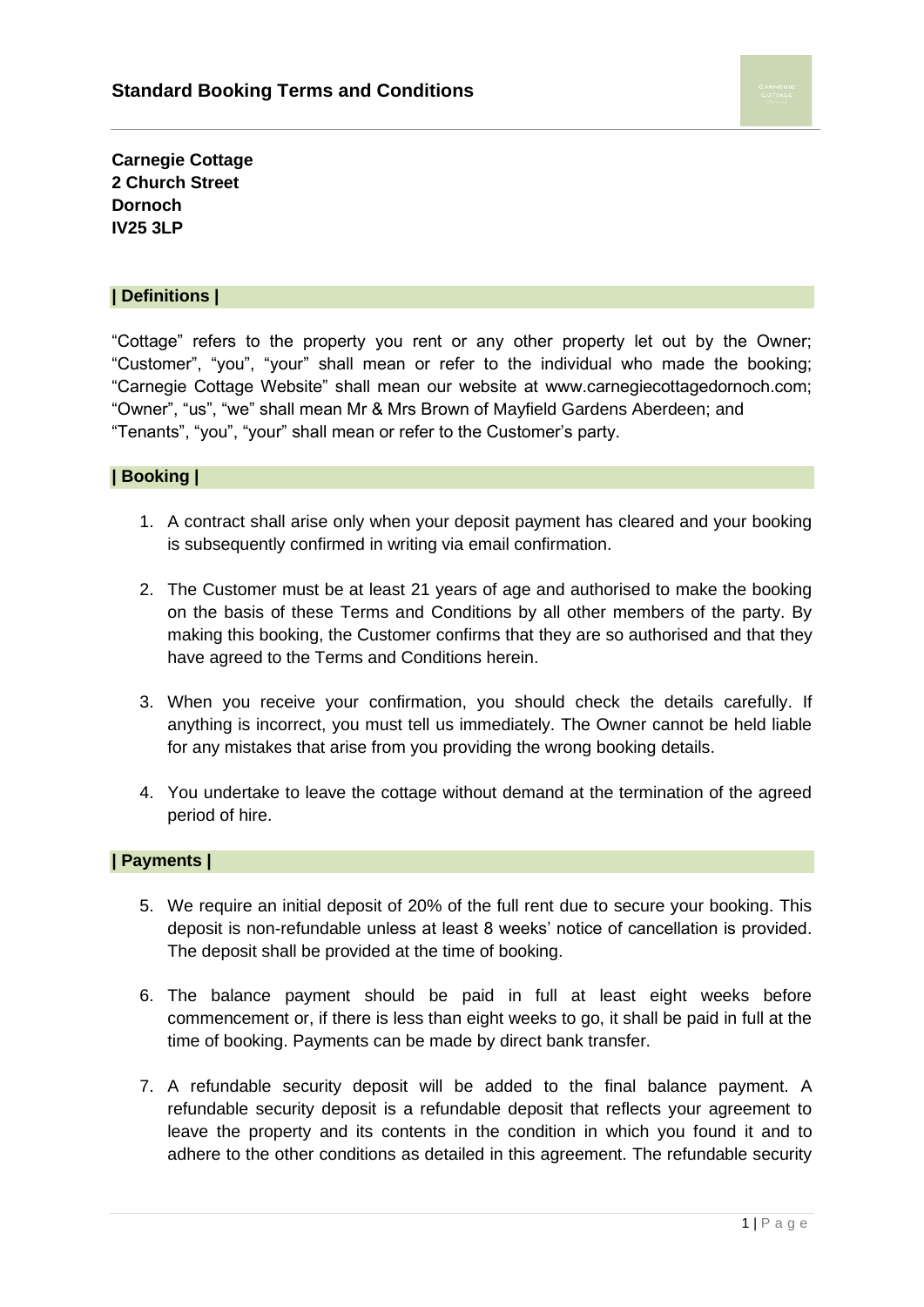deposit will be refunded within 7 days of the end of your stay subject to there being to claim on it.

- 8. A condition of staying with us is that you look after the holiday home as though it were your own. We reserve the right to invoice the person booking the holiday for any replacements and any additional costs incurred for damages.
- 9. Please make sure we receive your payment on time, as we may re-book if the due date for payment has passed.
- 10. Under no circumstances will the Owner's liability exceed the rental paid for the cottage (save for personal injury or death caused by the negligence of the Owner).

### **| Staying at the Cottage |**

- 11. You may check in any time after 4pm on your day of arrival. Check out is any time before 10:30am on your last day.
- 12. The cottage comes with an Information Pack of useful information on the proper operation of the specific facilities and services provided in the cottage. As some of our facilities (including the cottage's heating and waste disposal services) may not be familiar to all our guests, it is essential that you familiarise yourself with the information pack on arrival. It is a condition of our contract with you that you respect the facilities provided and comply with the user conditions set out in the information pack.
- 13. There is strictly no smoking within the cottage. A surcharge will be made for cleaning fabrics on evidence of smoking in the cottage.
- 14. The number of guests at any time is restricted to the number of guests as indicated on the website.
- 15. In the unlikely event that you discover any damaged items on arrival, you agree to inform us immediately (so that you will not be held liable and for us to arrange a repair / replacement as soon as possible).
- 16. The Owner has the right to enter the property at any reasonable time for the purpose of inspection, repairs, etc. except in cases of emergency where quick access is vital, in which case the Owner is entitled to enter the cottage at any time without giving you prior notice.
- 17. During your stay, you are responsible for the contents of the property and we will pass on the cost of any damages / breakages to you (beyond reasonable wear and tear).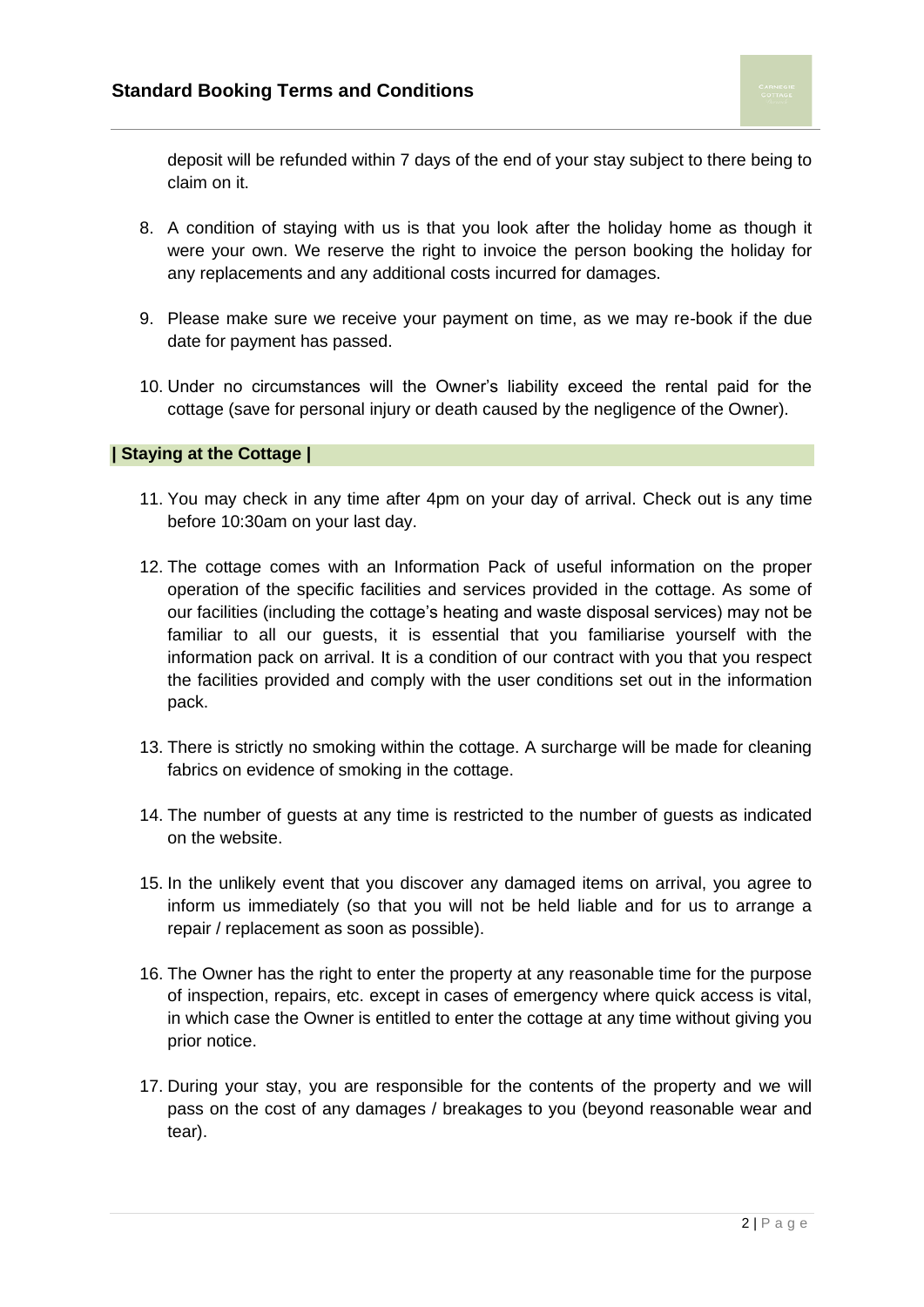- 18. You agree to leave the cottage in a clean and tidy condition. Cleanliness is important to us and to our guests. The standard professional cleaning time required for the cottage is 5 hours. In the event that additional time and materials are required following your departure they will be invoiced to you at cost.
- 19. You agree that the cottage let by the Owner are to be used for the purposes of a holiday let to which Section 12(2) and paragraph 8 of Schedule 4 of the Housing (Scotland) Act 1988 apply. The booking agreement confers a right to occupy the accommodation for the agreed period only.
- 20. You shall not sub-let the cottage or any part thereof.
- 21. Dornoch is a tranquil town, and we ask your help us in keeping it that way. You agree to prevent any member of your party from causing a nuisance or disturbance in or around the cottage. In the event of such a problem arising, we reserve the right to require you to vacate the property on demand without payment of compensation to you.
- 22. Please ensure that the house is left secure when you go out. In the unlikely event that anything of yours is stolen from the cottage or storage shed (locked or unlocked) it will be your own responsibility.
- 23. Equally, please ensure that your vehicles are securely locked and parked without obstruction.

## **| Cancellations and Changes to Booking |**

- 24. We will do everything we reasonably can to honour our commitments to you, but you accept our maximum liability to you on any grounds whatsoever is limited to the amount you have paid us prior to the problem arising, save for personal injury or death caused through our negligence.
- 25. Your booking is accepted on the understanding that the cottage will be put at your disposal on the date agreed with us. Should this not be possible due to circumstances beyond our reasonable control, in this case the rental you have paid will be returned to you in full and you will have no further claim against us.
- 26. You may cancel within seven working days of confirmation of your booking. If you do so, your deposit will be returned in full.
- 27. If written notice of cancellation is received after seven working days of confirmation of your booking, we will attempt to re-let the accommodation; although no guarantee of successful re-letting is given. If the Owner is unable to re-let the cottage you shall remain liable for the full rent due. In the event of re-letting taking place, the deposit only will be retained and any balance will be returned to the hirer.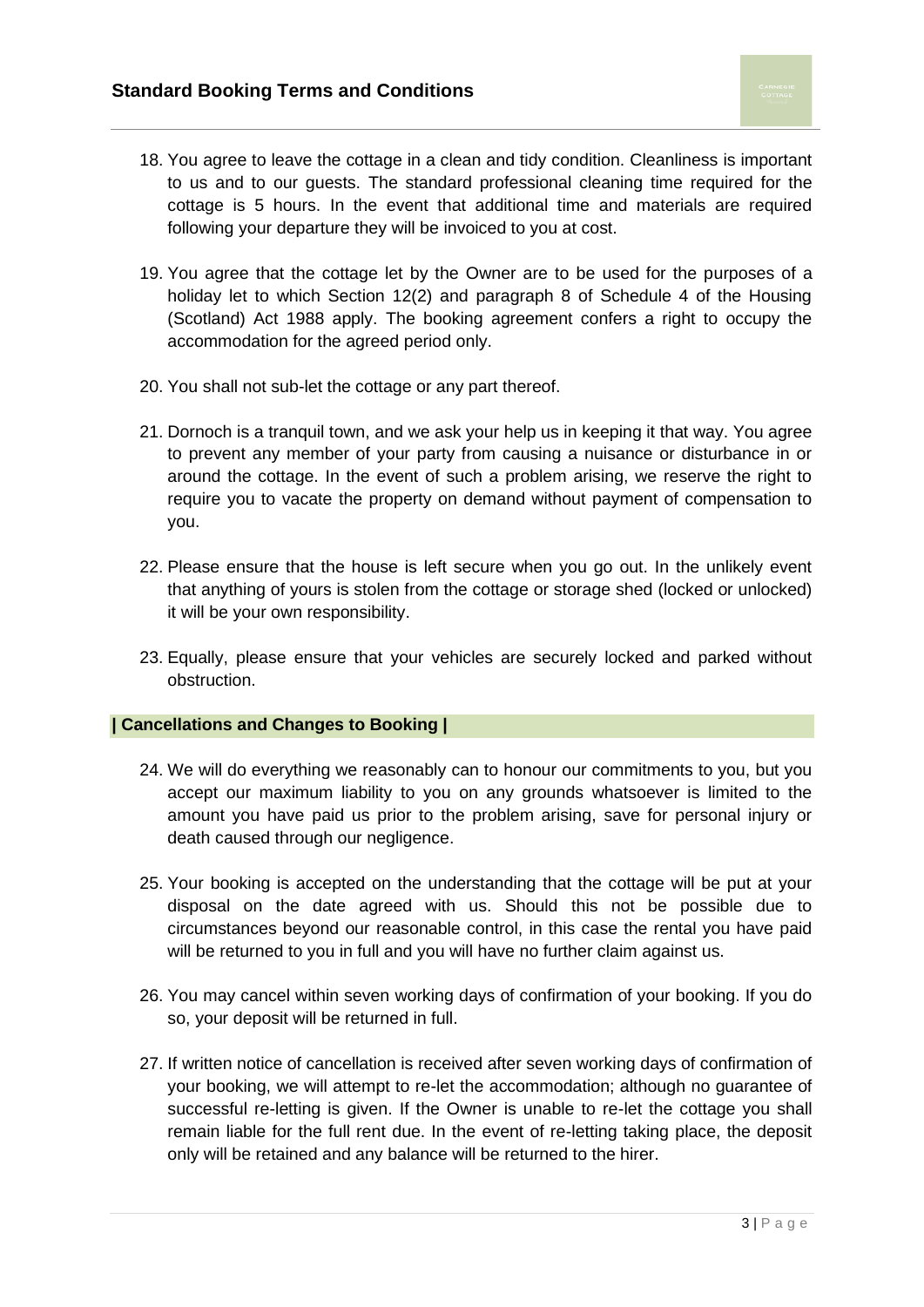- 28. The Owner does not expect to have to make any changes to your booking, but occasionally problems occur and bookings have to be changed or cancelled. If this does happen, the Owner will contact the Customer as soon as is reasonably practical, explain what has happened, and inform you of the cancellation or change.
- 29. If you do not wish to accept a significant change, you will be entitled to cancel your booking and receive a full refund. In the unlikely event that you fail to tell the Owner as soon as reasonably possible that you wish to accept any change the Owner is entitled to assume you wish to cancel your booking and receive a full refund of all monies paid to the Owner.
- 30. In all cases where any part of these terms and conditions is an unenforceable provision in terms of the Unfair Contract Terms Act 1977 or otherwise determined by any court to be unenforceable, the unenforceable provision shall not affect the validity of the remaining portion of these terms and conditions, which shall remain in force as if the unenforceable provision had been eliminated.
- 31. The Owner has taken every care to ensure that the accuracy of property descriptions on their website and in their brochure and all information is provided in good faith and is believed to be correct, but they do not form part of the contract between the Owner and the Customer.
- 32. The Owner will not be legally responsible either jointly or individually for any compensation if we or they are prevented from carrying out our responsibilities under this contract as a result of events beyond our control. This means an event that we or the Owner could not, even with all due care, expect or avoid, including:
	- **A.** Labour disputes or strike;
	- **B.** Acts of terrorism, war, riot or civil commotion;
	- **C.** Breakdown of appliances, equipment or machinery;
	- **D.** Loss of public utilities such as water, electricity and gas.
	- **E.** Insolvency or bankruptcy of the Owner;
	- **F.** Malicious damage or vandalism;
	- **G.** Keeping to any law or governmental order, rule, regulation or direction;
	- **H.** Accident;
	- **I.** Weather, including fire, flood, snow or storm;
	- **J.** Other circumstances affecting the supply of services.
	- **K.** Noise or disturbance from beyond the boundaries of the Property.
	- **L.** Natural disaster.
- 33. We would aim to resolve any disputes quickly and amicably. However, if we can't resolve any disputes by agreement, you and we agree to Scots law applying and prorogate the exclusive jurisdiction of Tain Sheriff Court.